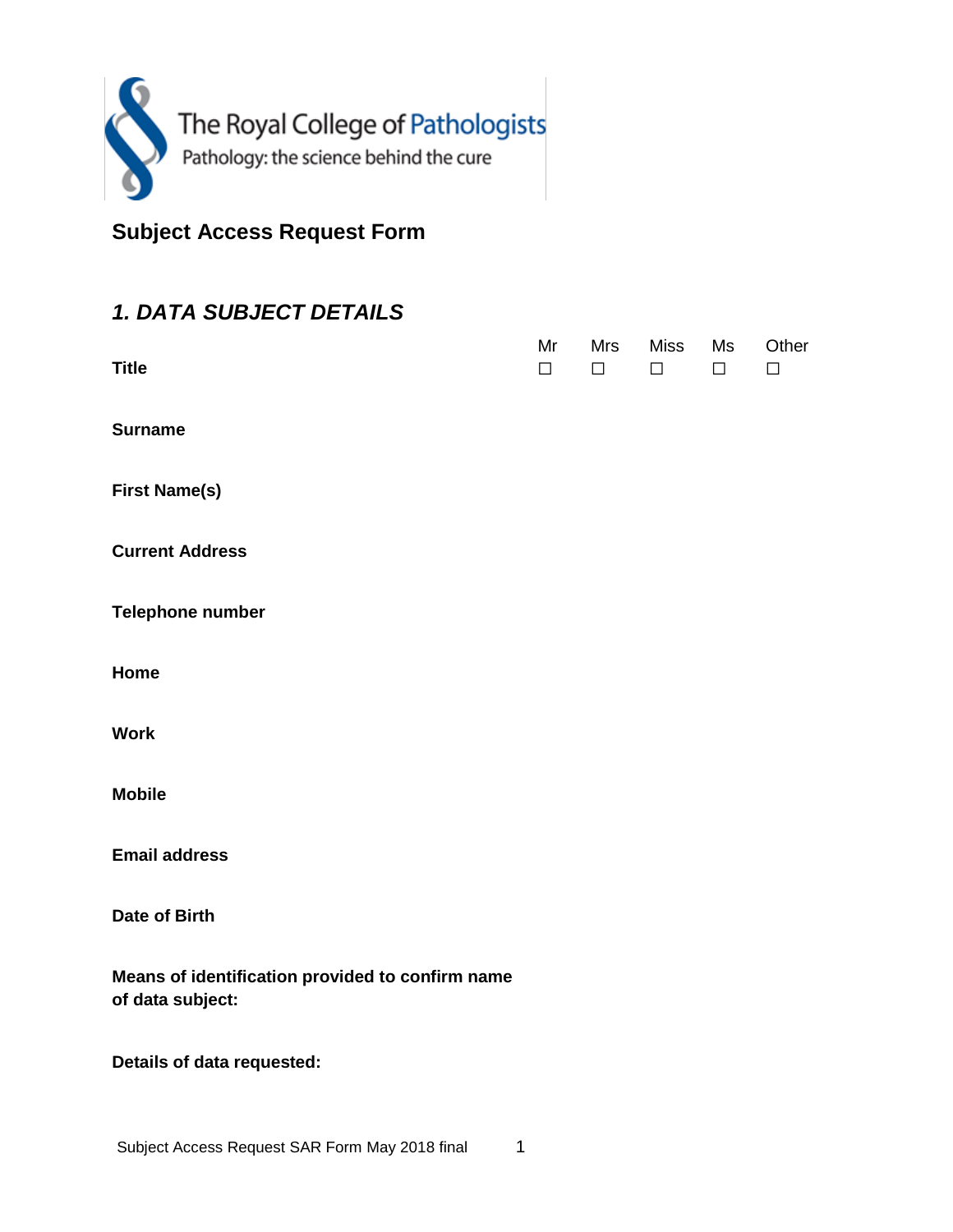

## *2. DETAILS OF PERSON REQUESTING THE INFORMATION*

Are you acting on behalf of the data subject with their [written] or other legal authority? Yes □ No □

If 'Yes' please state your relationship with the data subject (e.g. parent, legal guardian or solicitor)

## **Please enclose proof that you are legally authorised to obtain this information**

| <b>Title</b>           | Mr<br>$\Box$ | Mrs<br>$\Box$ | <b>Miss</b><br>$\Box$ | Ms<br>$\Box$ | Other<br>$\Box$ |
|------------------------|--------------|---------------|-----------------------|--------------|-----------------|
| <b>Surname</b>         |              |               |                       |              |                 |
| <b>First Name(s)</b>   |              |               |                       |              |                 |
| <b>Current Address</b> |              |               |                       |              |                 |
| Telephone number       |              |               |                       |              |                 |
| Home                   |              |               |                       |              |                 |
| <b>Work</b>            |              |               |                       |              |                 |
| <b>Mobile</b>          |              |               |                       |              |                 |
| <b>Email address</b>   |              |               |                       |              |                 |